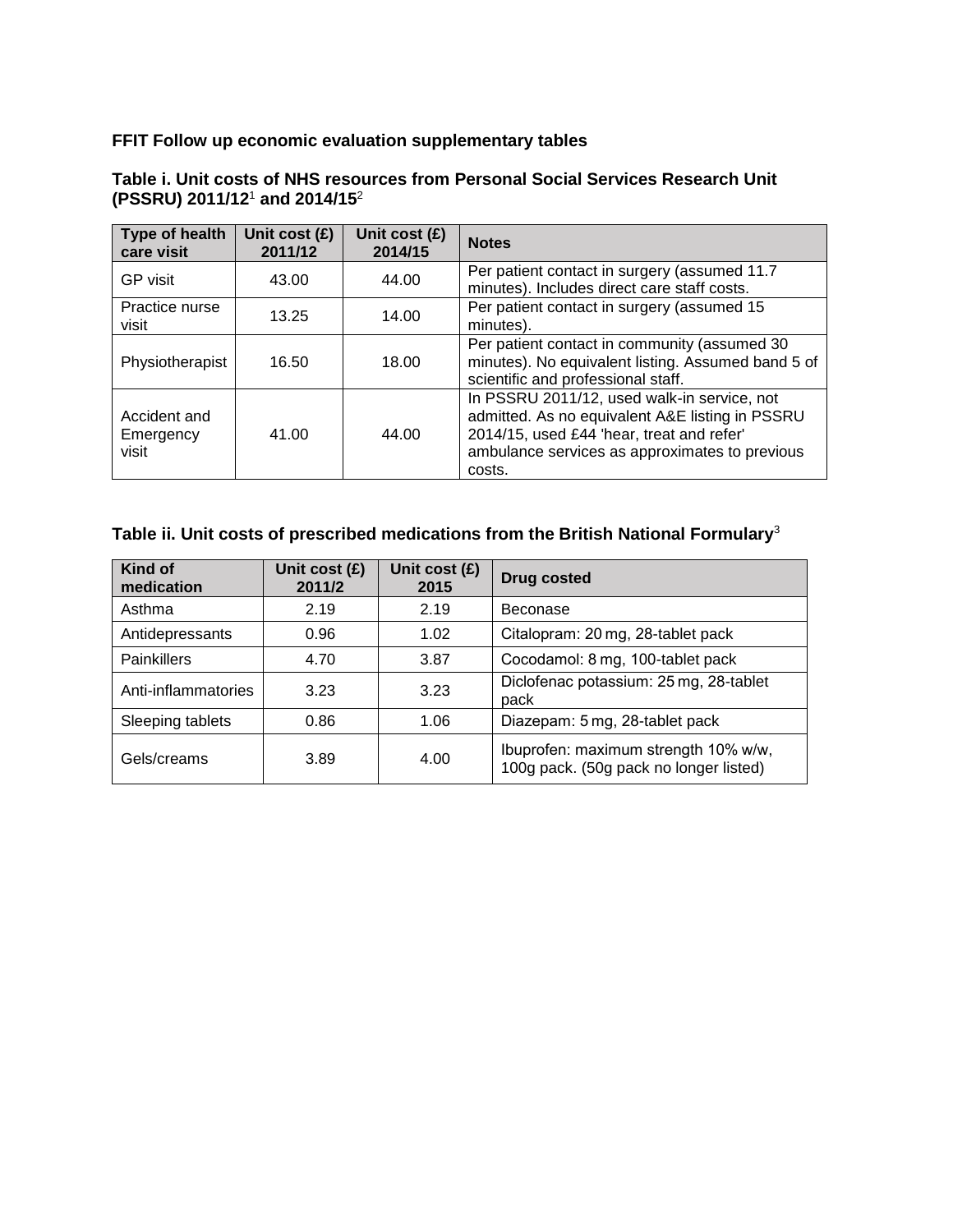**Table iii Health resource use costs based on 12-week recall at 3.5 yrs (in £) (totals and subtotals rounded to 3 significant figures)**

| <b>Cost category</b>     | <b>FFIT-FU-I</b><br>$N = 233$ | <b>FFIT-FU-C</b><br>$N = 255$ | <b>Total</b> | 95% CI        |
|--------------------------|-------------------------------|-------------------------------|--------------|---------------|
| <b>Primary care</b>      |                               |                               |              |               |
| GP                       | 6688                          | 8272                          | 14960        |               |
| <b>Nurse</b>             | 1596                          | 1288                          | 2884         |               |
| Physio                   | 864                           | 972                           | 1836         |               |
| Emergency                | 792                           | 836                           | 1628         |               |
| Sub-total primary care   | 9940                          | 11370                         | 21300        | 18000, 24600  |
| <b>Medications</b>       |                               |                               |              |               |
| <b>Painkillers</b>       | 283                           | 329                           | 611          |               |
| Anti-inflammatories      | 149                           | 149                           | 297          |               |
| Gels/creams              | 96                            | 100                           | 196          |               |
| <b>Inhalers</b>          | 74                            | 129                           | 204          |               |
| Sleeping pills           | 6                             | 10                            | 16           |               |
| Anti-depressants         | 40                            | 42                            | 82           |               |
| Sub-total medications    | 648                           | 758                           | 1410         | 1190, 1620    |
| <b>Secondary care</b>    |                               |                               |              |               |
| Outpatient               | 7782                          | 9970                          | 17752        |               |
| Inpatient                | 22156                         | 13957                         | 36113        |               |
| Other                    | 5311                          | 8202                          | 13513        |               |
| Sub-total Secondary care | 35200                         | 32100                         | 67400        | 28400, 106000 |
| <b>TOTAL</b>             | 45800                         | 44300                         | 90100        | 50000, 130000 |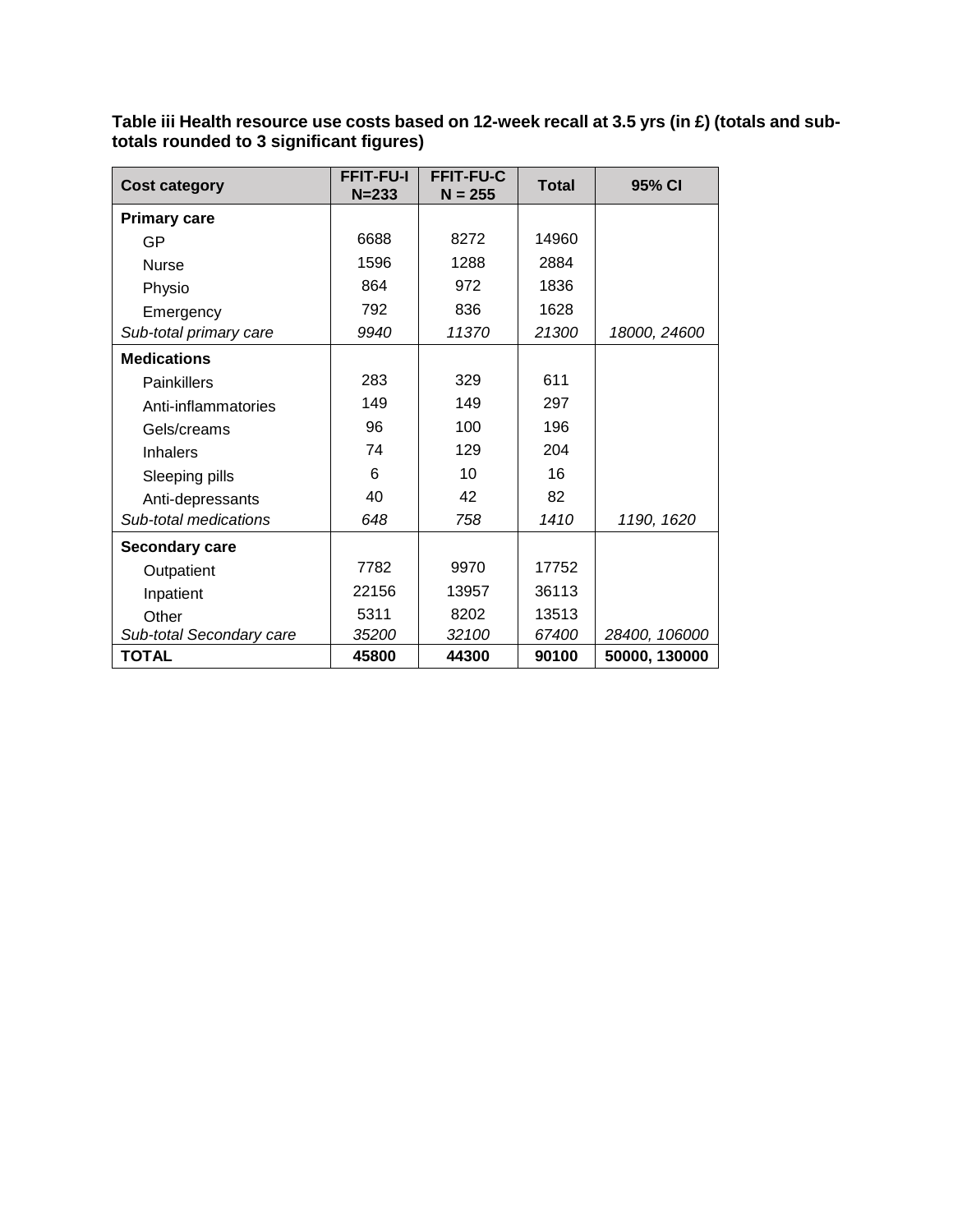# **Table iv: Extrapolated weight, weight trajectories and BMI for the hypothetical control scenarios**

|                     |                        |                                            |                        | <b>Baseline</b>                             |                                            |                                                                  |                        | 12 months                                  |                        |                                             |                                            |                                                                | 3.5 years              |                                            |                        |                                            |                                      |                                                     |
|---------------------|------------------------|--------------------------------------------|------------------------|---------------------------------------------|--------------------------------------------|------------------------------------------------------------------|------------------------|--------------------------------------------|------------------------|---------------------------------------------|--------------------------------------------|----------------------------------------------------------------|------------------------|--------------------------------------------|------------------------|--------------------------------------------|--------------------------------------|-----------------------------------------------------|
|                     |                        | FFIT-FU-I                                  |                        |                                             | <b>Hypothetical control scenarios</b>      |                                                                  |                        | FFIT-FU-I                                  |                        | Hypothetical control scenarios              |                                            | FFIT-FU-I                                                      |                        | Hypoth.<br>scenarios                       |                        | FFIT-FU-I                                  | Hypoth.<br>scenarios                 |                                                     |
|                     | Mean<br>weight<br>(kg) | Mean<br><b>BMI</b><br>(kg/m <sup>2</sup> ) | Mean<br>Weight<br>(kg) | Mean<br>weight<br>excl. 3<br>deaths<br>(kg) | Mean<br><b>BMI</b><br>(kg/m <sup>2</sup> ) | *Mean<br><b>BMI</b><br>excl. 3<br>deaths<br>(kg/m <sup>2</sup> ) | Mean<br>weight<br>(kg) | Mean<br><b>BMI</b><br>(kg/m <sup>2</sup> ) | Mean<br>Weight<br>(kg) | Mean<br>weight<br>excl. 3<br>deaths<br>(kq) | Mean<br><b>BMI</b><br>(kg/m <sup>2</sup> ) | Mean<br><b>BM</b><br>excl. 3<br>deaths<br>(kg/m <sup>2</sup> ) | Mean<br>weight<br>(kq) | Mean<br><b>BMI</b><br>(kg/m <sup>2</sup> ) | Mean<br>weight<br>(kg) | Mean<br><b>BMI</b><br>(kg/m <sup>2</sup> ) | Weight<br>gain<br>trajectory<br>(kg) | Extrapolat.<br>weight<br>gain<br>trajectory<br>(kg) |
| FFIT<br><b>RCT</b>  | 108.28                 | 35.03                                      | 108.65                 | n/a                                         | 35.23                                      | n/a                                                              | 102.79                 | 33.26                                      | 108.26                 | n/a                                         | 35.06                                      | n/a                                                            | 105.38                 | 34.08                                      | n/a                    | n/a                                        | n/a                                  | n/a                                                 |
| <b>Base</b><br>Case | 108.28                 | 35.03                                      | 108.65                 | 108.55                                      | 35.23                                      | 35.19                                                            | 102.79                 | 33.26                                      | 108.26                 | 108.12                                      | 35.06                                      | 35.02                                                          | 105.38                 | 34.08                                      | 110.16                 | 35.72                                      | 1.04                                 | 0.46                                                |
| SA <sub>1</sub>     | 108.28                 | 35.03                                      | 108.65                 | 108.55                                      | 35.23                                      | 35.19                                                            | 102.79                 | 33.26                                      | 108.26                 | 108.12                                      | 35.06                                      | 35.02                                                          | 105.38                 | 34.08                                      | 112.05                 | 36.33                                      | 1.04                                 | 1.00                                                |
| SA <sub>2</sub>     | 108.28                 | 35.03                                      | 108.65                 | 108.55                                      | 35.23                                      | 35.19                                                            | 102.79                 | 33.26                                      | 108.26                 | 108.12                                      | 35.06                                      | 35.02                                                          | 105.38                 | 34.08                                      | 109.27                 | 35.39                                      | 1.04                                 | 0.46                                                |
| SA <sub>3</sub>     | 108.28                 | 35.03                                      | 108.65                 | 108.55                                      | 35.23                                      | 35.19                                                            | 102.79                 | 33.26                                      | 108.26                 | 108.12                                      | 35.06                                      | 35.02                                                          | 105.38                 | 34.08                                      | 110.62                 | 35.83                                      | 1.04                                 | 1.00                                                |
| SA4                 | 108.28                 | 35.03                                      | 108.58                 | 108.46                                      | 35.19                                      | 35.14                                                            | 102.79                 | 33.26                                      | 109.45                 | 109.30                                      | 35.43                                      | 35.38                                                          | 105.38                 | 34.08                                      | 110.45                 | 35.75                                      | 1.04                                 | 0.46                                                |
| SA <sub>5</sub>     | 108.28                 | 35.03                                      | 108.58                 | 108.46                                      | 35.19                                      | 35.14                                                            | 102.79                 | 33.26                                      | 109.45                 | 109.30                                      | 35.43                                      | 35.38                                                          | 105.38                 | 34.08                                      | 111.80                 | 36.19                                      | 1.04                                 | 1.00                                                |

\*3 men jn the original FFIT comparison group had died by the 3.5-year follow up

Excl. = excluding; Hypoth. scenarios = Hypothetical control scenarios; Extrapol. = extrapolated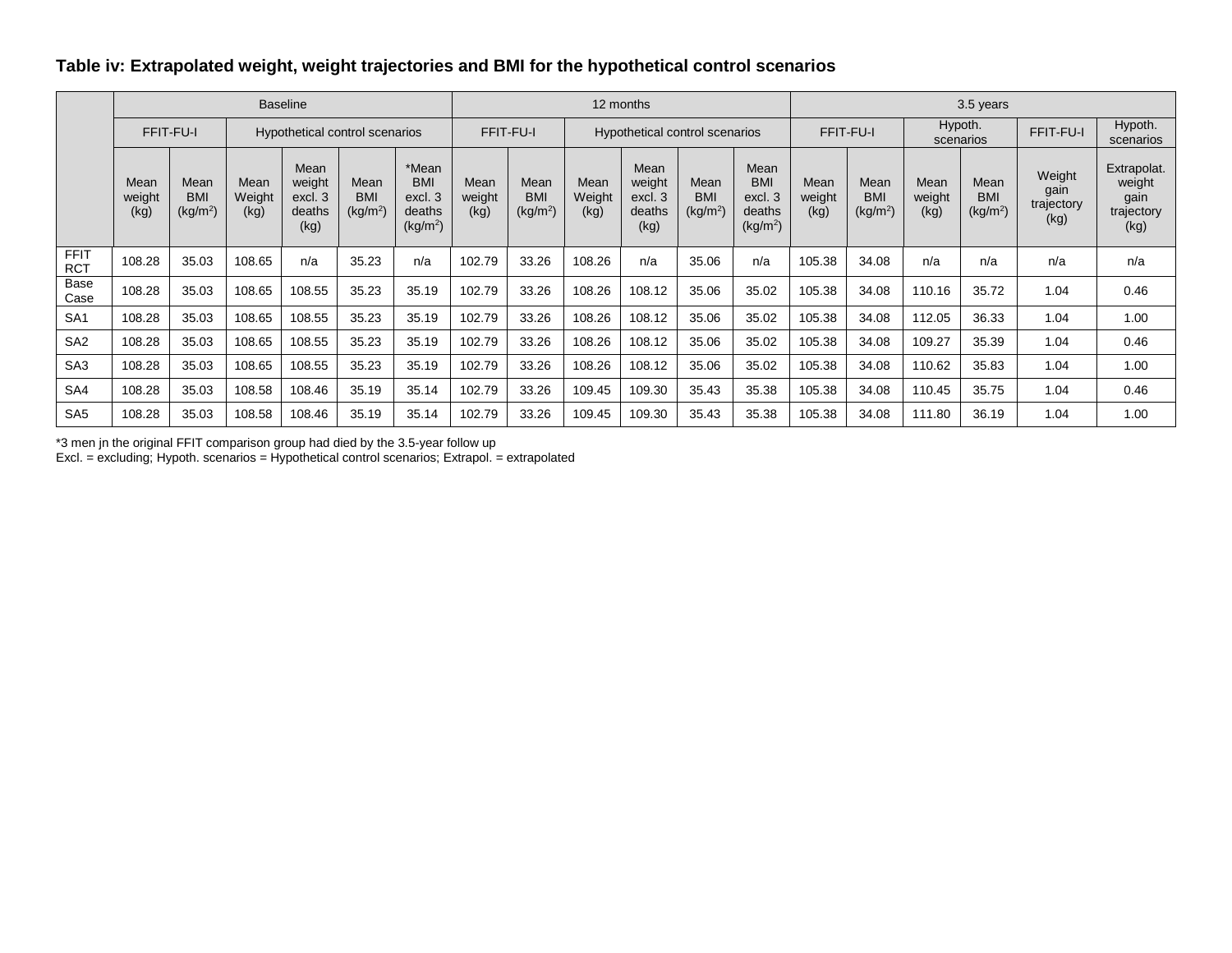**Table v: Regression of SF12 utility scores, BMI and age, adjusted for participant-level clustering (rounded to 3 significant figures)**

| Risk factor Coef. |                                                                          | Std. Err. | P > t | 95%Cl                                                                                   |       |
|-------------------|--------------------------------------------------------------------------|-----------|-------|-----------------------------------------------------------------------------------------|-------|
| <b>BMI</b>        |                                                                          |           |       | $\vert$ -0.00391 0.000748 -5.23 0.000 -0.00537 -0.00244                                 |       |
| Age               |                                                                          |           |       | $\begin{bmatrix} 0.00092 & 0.000471 & 1.95 & 0.051 & -4.95e-06 & 0.00184 \end{bmatrix}$ |       |
| Constant          | $\begin{bmatrix} 0.884094 & 0.0377 & 23.5 & 0.000 & 0.810 \end{bmatrix}$ |           |       |                                                                                         | 0.958 |

**Table vi: Regression of SF12 utility scores and BMI, adjusted for participant-level clustering (rounded to 3 significant figures)**

| Risk factor Coef.     | Std. Err. | P>t                | 95%Cl                                                    |       |
|-----------------------|-----------|--------------------|----------------------------------------------------------|-------|
| <b>BMI</b>            |           |                    | $\vert$ -0.00412 0.000731 -5.64 0.000 --0.00556 -0.00269 |       |
| Constant 0.936 0.0254 |           | 36.8  0.000  0.886 |                                                          | 0.986 |

#### **Table vii: Mean systolic blood pressure (mmHg) from FFIT RCT and FFIT Follow Up for the FFIT-FU-I group and with imputed systolic blood pressure for the hypothetical control scenarios**

|                 |           | <b>Baseline</b>      |           | 12 months            | 3.5 year  |                      |
|-----------------|-----------|----------------------|-----------|----------------------|-----------|----------------------|
|                 | FFIT-FU-I | Hypoth.<br>scenarios | FFIT-FU-I | Hypoth.<br>scenarios | FFIT-FU-I | Hypoth.<br>scenarios |
| <b>FFIT RCT</b> | 137.45    | 141.20               | 129.70    | 134.47               | 134.68    | n/a                  |
| Base Case       | 137.45    | 141.20               | 129.70    | 134.47               | 134.68    | 142.07               |
| SA <sub>1</sub> | 137.45    | 141.20               | 129.70    | 134.47               | 134.68    | 143.16               |
| SA <sub>2</sub> | 137.45    | 141.20               | 129.70    | 134.47               | 134.68    | 135.17               |
| SA <sub>3</sub> | 137.45    | 141.20               | 129.70    | 134.47               | 134.68    | 135.95               |
| SA4             | 137.45    | 141.41               | 129.70    | 135.49               | 134.68    | 136.19               |
| SA <sub>5</sub> | 137.45    | 141.41               | 129.70    | 135.49               | 134.68    | 136.96               |

Hypoth. scenarios = Hypothetical control scenarios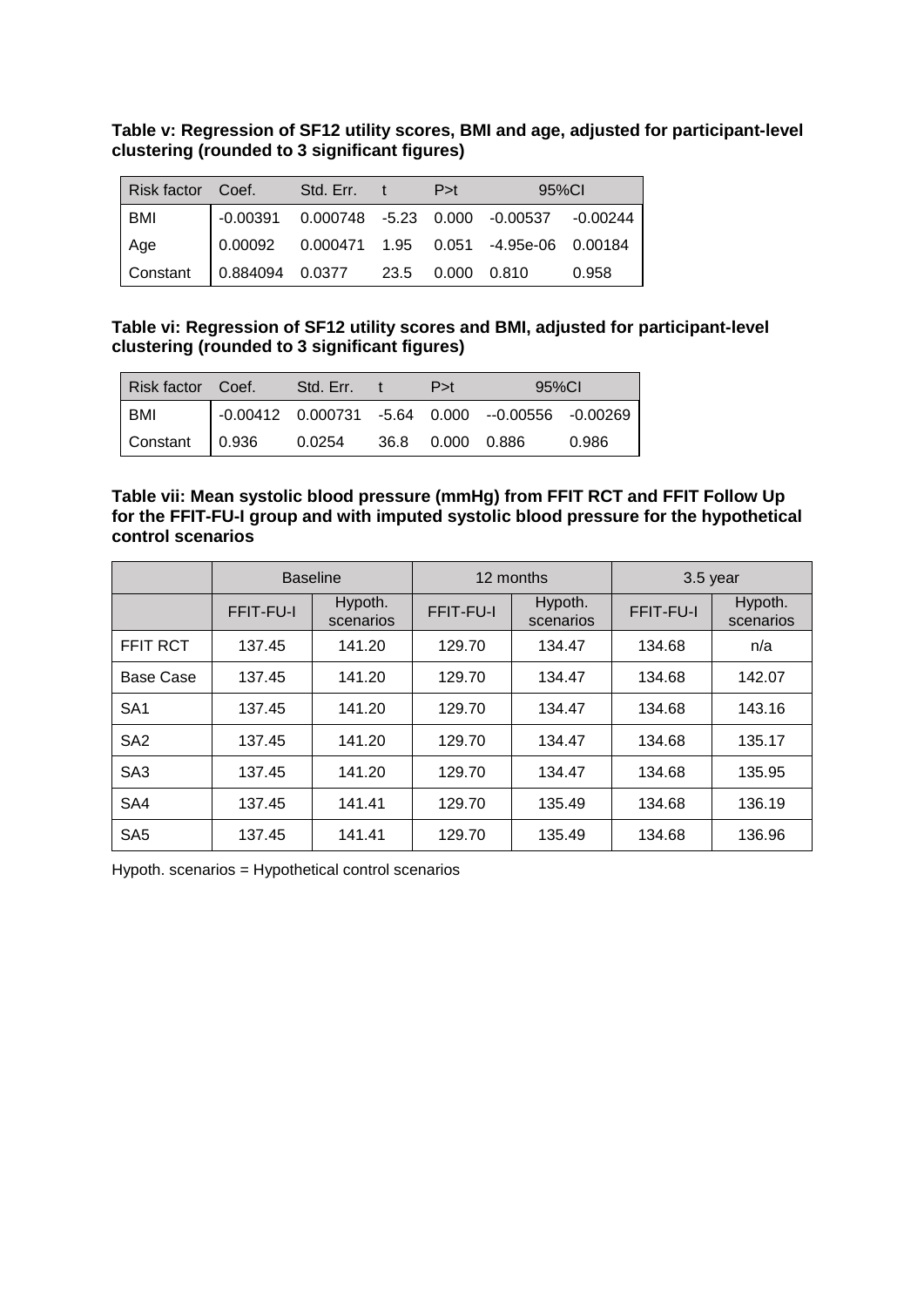| <b>Risk factor</b>          | Coef.   | Std. Err. | Z       | P > Z    | 95%CI    |         |
|-----------------------------|---------|-----------|---------|----------|----------|---------|
| Age                         | 0.0454  | 0.00350   | 12.96   | 0        | 0.0385   | 0.0523  |
| SIMD 2004*                  | 0.00269 | 0.00129   | 2.08    | 0.037    | 0.000161 | 0.00521 |
| <b>Diabetes</b>             | 0.691   | 0.178     | 3.89    | 0        | 0.343    | 1.04    |
| Family history (CHD/stroke) | 0.416   | 0.0578    | 7.2     | 0        | 0.303    | 0.53    |
| Cigarettes per day          | 0.0202  | 0.00214   | 9.46    | $\Omega$ | 0.0160   | 0.0244  |
| Systolic blood pressure     | 0.0066  | 0.00140   | 4.71    | 0        | 0.00385  | 0.00934 |
| <b>BMI</b>                  | 0.0516  | 0.00703   | 7.33    | $\Omega$ | 0.0378   | 0.0654  |
| Constant                    | $-10.1$ | 0.286     | $-35.4$ | $\Omega$ | $-10.7$  | $-9.55$ |
| Gamma                       | 0.0557  | 0.00419   | 13.3    | 0        | 0.0475   | 0.0639  |

### **Table viii: Model risk equations with BMI as a covariate – Coronary Heart Disease (CHD) (rounded to 3 significant figures)**

\*Scottish Index of Multiple Deprivation<sup>4</sup>

| Table ix: Model risk equations with BMI as a covariate – Cardiovascular Disease (CVD) |  |
|---------------------------------------------------------------------------------------|--|
| (rounded to 3 significant figures)                                                    |  |

| Risk factor               | Coef.    | Std. Err. | z       | P > z    | 95%Cl     |         |
|---------------------------|----------|-----------|---------|----------|-----------|---------|
| Age                       | 0.0662   | 0.00612   | 10.8    | $\Omega$ | 0.0542    | 0.0782  |
| <b>SIMD 2004</b>          | 0.00904  | 0.00210   | 4.3     | 0        | 0.00492   | 0.0132  |
| <b>Diabetes</b>           | 1.19     | 0.245     | 4.86    | 0        | 0.712     | 1.67    |
| Family history CHD/stroke | $-0.016$ | 0.109     | $-0.15$ | 0.883    | $-0.229$  | 0.198   |
| Cigarettes per day        | 0.0240   | 0.00364   | 6.61    | $\Omega$ | 0.0169    | 0.0312  |
| Systolic blood pressure   | 0.0117   | 0.00225   | 5.23    | $\Omega$ | 0.00734   | 0.0161  |
| BMI                       | 0.00267  | 0.0131    | 0.2     | 0.839    | $-0.0231$ | 0.0284  |
| Constant                  | $-12.2$  | 0.507     | $-24.1$ | $\Omega$ | $-13.2$   | $-11.2$ |
| Gamma                     | 0.0905   | 0.00732   | 12.4    | $\Omega$ | 0.0761    | 0.105   |

### **Table x: Model risk equations with BMI as a covariate – fatal CVD (rounded to 3 significant figures)**

| <b>Risk factor</b>               | Coef.   | Std. Err. | $\overline{z}$ | P > z    | 95%Cl      |         |
|----------------------------------|---------|-----------|----------------|----------|------------|---------|
| Age                              | 0.0928  | 0.0053    | 17.5           | 0        | 0.0825     | 0.103   |
| <b>SIMD 2004</b>                 | 0.00583 | 0.00174   | 3.36           | 0.001    | 0.00243    | 0.00924 |
| <b>Diabetes</b>                  | 0.896   | 0.235     | 3.82           | 0        | 0.435      | 1.36    |
| <b>Family history CHD/stroke</b> | 0.166   | 0.0852    | 1.95           | 0.051    | $-0.00077$ | 0.333   |
| Cigarettes per day               | 0.0312  | 0.0029    | 10.7           | 0        | 0.0255     | 0.0368  |
| Systolic blood pressure          | 0.0152  | 0.00167   | 9.09           | $\Omega$ | 0.0119     | 0.0184  |
| <b>BMI</b>                       | 0.0102  | 0.0106    | 0.97           | 0.332    | $-0.0105$  | 0.0309  |
| Constant                         | $-13.8$ | 0.421     | $-32.8$        | $\Omega$ | $-14.6$    | $-13.0$ |
| Gamma                            | 0.0788  | 0.00596   | 13.2           | $\Omega$ | 0.0671     | 0.0905  |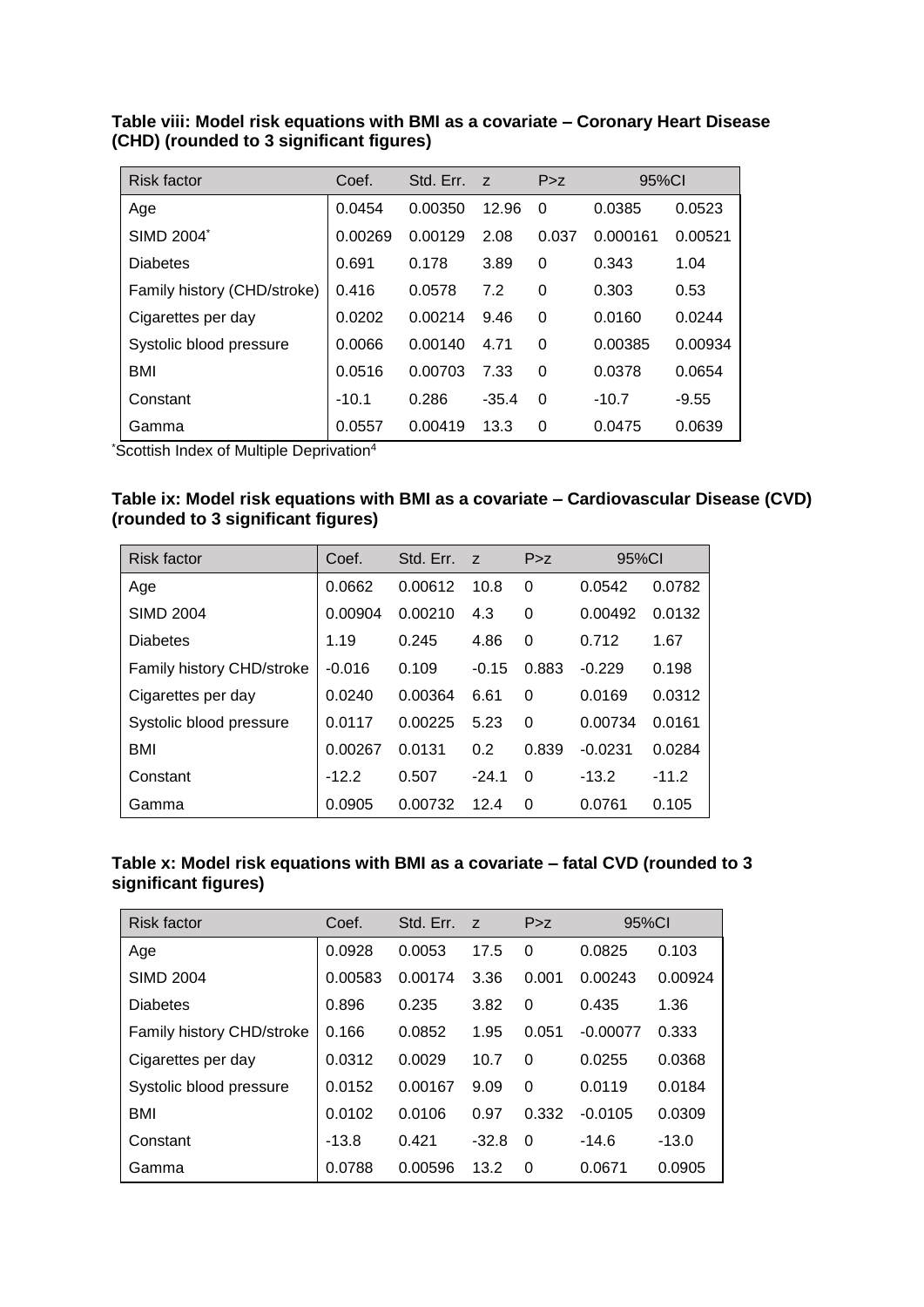| <b>Risk factor</b>        | Coef.      | Std. Err. | Z       | P > z    |            | 95%Cl      |
|---------------------------|------------|-----------|---------|----------|------------|------------|
| Age                       | 0.094      | 0.00427   | 22      | 0        | 0.0856     | 0.102      |
| <b>SIMD 2004</b>          | 0.00967    | 0.00144   | 6.73    | 0        | 0.00685    | 0.0125     |
| <b>Diabetes</b>           | 0.338      | 0.258     | 1.31    | 0.189    | $-0.167$   | 0.844      |
| Family history CHD/stroke | $-0.0109$  | 0.0752    | $-0.14$ | 0.885    | $-0.158$   | 0.137      |
| Cigarettes per day        | 0.0292     | 0.00244   | 12      | $\Omega$ | 0.0245     | 0.034      |
| Systolic blood pressure   | $-0.00057$ | 0.00167   | $-0.34$ | 0.731    | $-0.00385$ | 0.0027     |
| <b>BMI</b>                | $-0.0235$  | 0.00949   | $-2.47$ | 0.013    | $-0.0421$  | $-0.00489$ |
| Constant                  | $-10.5$    | 0.37      | $-28.5$ | 0        | $-11.2$    | $-9.8$     |
| Gamma                     | 0.0814     | 0.00501   | 16.3    | 0        | 0.0716     | 0.0912     |

**Table xi: Model risk equations with BMI as a covariate – fatal non CVD (rounded to 3 significant figures)**

| Table xii: Model risk equations with cholesterol as a covariate – CHD (rounded to 3 |  |
|-------------------------------------------------------------------------------------|--|
| significant figures)                                                                |  |

| Risk factor               | Coef.    | Std. Err. | Z       | P > z    | 95%Cl    |          |
|---------------------------|----------|-----------|---------|----------|----------|----------|
| Age                       | 0.0447   | 0.00355   | 12.6    | 0        | 0.0378   | 0.0517   |
| <b>SIMD 2004</b>          | 0.00399  | 0.00129   | 3.09    | 0.002    | 0.00145  | 0.00653  |
| Diabetes                  | 0.653    | 0.184     | 3.56    | 0        | 0.292    | 1.014    |
| Family history CHD/stroke | 0.408    | 0.0579    | 7.05    | 0        | 0.295    | 0.522    |
| Cigarettes per day        | 0.0176   | 0.00218   | 8.07    | 0        | 0.0133   | 0.0219   |
| Systolic blood pressure   | 0.00783  | 0.00140   | 5.58    | $\Omega$ | 0.00508  | 0.0106   |
| Total cholesterol         | 0.255    | 0.0240    | 10.6    | 0        | 0.208    | 0.302    |
| <b>HDL</b> cholesterol    | $-0.760$ | 0.0941    | $-8.08$ | $\Omega$ | $-0.947$ | $-0.574$ |
| Constant                  | $-9.54$  | 0.293     | $-32.5$ | $\Omega$ | $-10.1$  | $-8.96$  |
| Gamma                     | 0.057    | 0.0042    | 13.6    | 0        | 0.0488   | 0.0652   |

**Table xiii: Model risk equations with cholesterol as a covariate – CVD (rounded to 3 significant figures)**

| Risk factor               | Coef.    | Std. Err. | $\overline{z}$ | P > Z    | [95% Conf. | <i>Intervall</i> |
|---------------------------|----------|-----------|----------------|----------|------------|------------------|
| Age                       | 0.0658   | 0.00616   | 10.7           | $\Omega$ | 0.0537     | 0.0779           |
| SIMD 2004                 | 0.00941  | 0.00211   | 4.46           | $\Omega$ | 0.00527    | 0.0136           |
| <b>Diabetes</b>           | 1.168    | 0.257     | 4.55           | $\Omega$ | 0.664      | 1.67             |
| Family history CHD/stroke | $-0.021$ | 0.109     | $-0.19$        | 0.847    | $-0.235$   | 0.193            |
| Cigarettes per day        | 0.0239   | 0.00364   | 6.57           | $\Omega$ | 0.0168     | 0.0310           |
| Systolic blood pressure   | 0.0117   | 0.00223   | 5.25           | $\Omega$ | 0.00735    | 0.0161           |
| <b>Total cholesterol</b>  | 0.0828   | 0.0431    | 1.92           | 0.056    | $-0.00198$ | 0.168            |
| HDL cholesterol           | $-0.125$ | 0.137     | $-0.91$        | 0.362    | $-0.394$   | 0.144            |
| Constant                  | $-12.5$  | 0.491     | $-25.5$        | $\Omega$ | -13.5      | $-11.5$          |
| Gamma                     | 0.0908   | 0.00733   | 12.4           | $\Omega$ | 0.0764     | 0.105            |